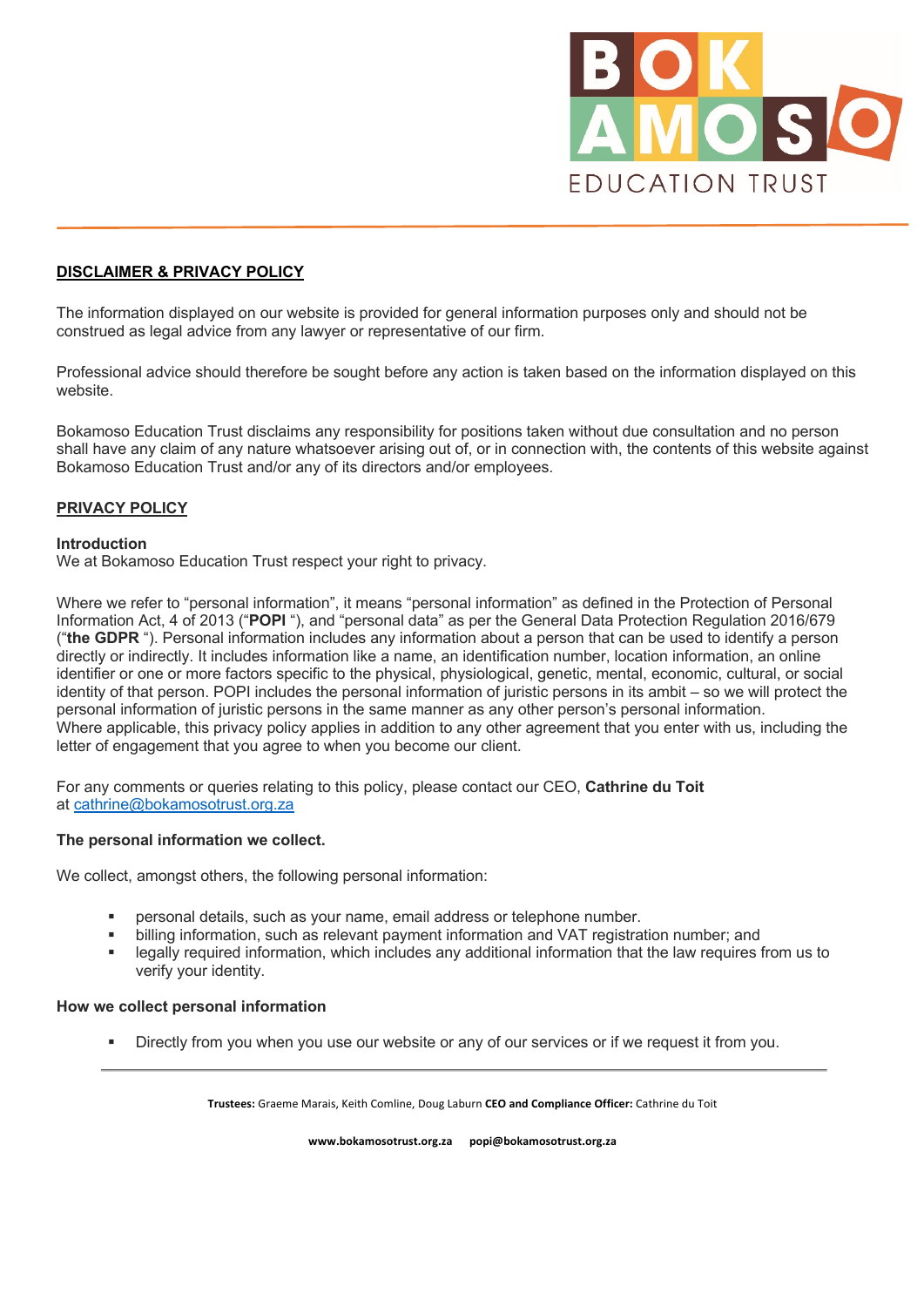- In limited instances, we collect personal information from third parties. We will only collect personal information this way where such information is publicly available or for legitimate business purposes.
- Using cookies, which will mainly be used to identify visitors that return to our website. You can prevent us from doing this through a setting on your browser. Cookies only store information from your browser and cannot access data on your computer.

## **Use of your personal information.**

We may use your personal information for any legitimate business purposes relating to our services and/or business activities. Some of the purposes for which we use your personal information include:

- responding to your queries posted on our website or emailed to us.
- § onboarding you as a client and verifying your identity (as required by law).
- **•** providing you with our services.
- referring you to other service providers with your consent.
- improving our website and services by analysing certain information collected, including cookies and other related information.
- § sending you information (in the form of our newsletter) and inviting you to events; and/or
- complying with our regulatory or other obligations.

## **Marketing**

When you become a client, you will be added to our mailing list. We use this mailing list to send you important information about our business, the services we offer, legal developments, news, and event invitations. You can also add yourself to our mailing list on our website.

You can unsubscribe from our mailing list at any time which will result in us no longer marketing to you. We include a link in every marketing communication allowing you to unsubscribe from marketing communication and you can email us to ask us to remove you from our mailing list.

If you unsubscribe from our mailing list, we may still contact you in other instances, such as while providing you with services or to collect outstanding fees. In these instances, the relevant practitioner will contact you directly and not through the mailing list.

### **Sharing your personal information?**

We will only share your personal information for purposes of providing services to you or any other legitimate business purpose relating to our business activities, including but not limited to, the protection of our or your rights, complaints, marketing, or enforcing any agreement between us.

Where required for our business operations, we may share your personal information with our service providers. We only share information with service providers after we enter into an agreement with the service provider to regulate the way in which the personal information will be secured.

Where the law requires us to do so, we may also share your personal information with third party service providers, agents, contractors, employees, law enforcement agencies or business affiliates. We will only share your personal information in these instances where it is necessary for us to do so and only to the extent that your personal information is needed for such third parties to perform their services or obligations.

### **Will we send your personal information trans-border?**

We may transfer your information cross border for our legitimate business purposes, such as for cloud storage and for our billing practices. All information transfers will comply with the applicable laws.

**Trustees:** Graeme Marais, Keith Comline, Doug Laburn **CEO and Compliance Officer:** Cathrine du Toit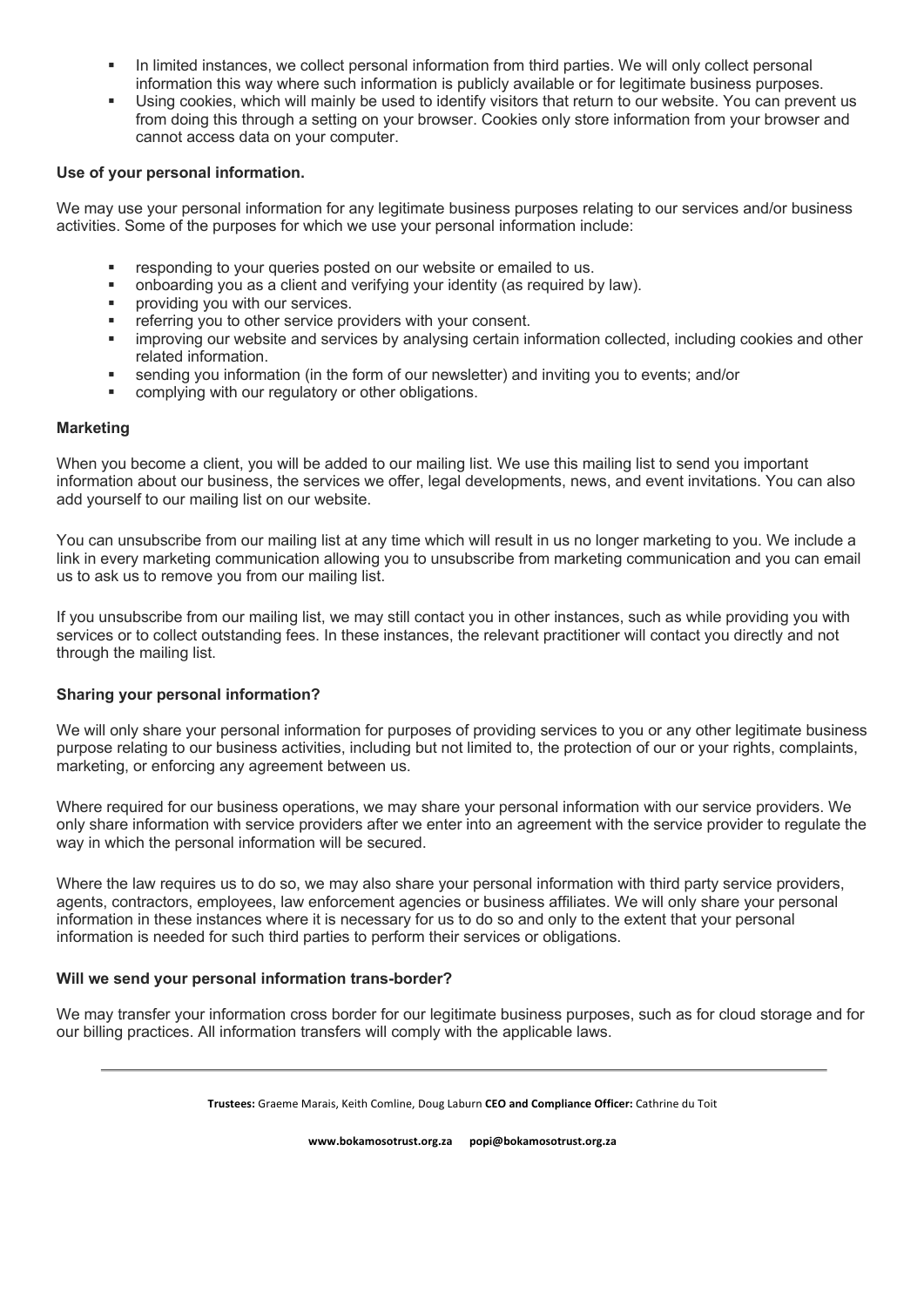# **Security**

We will take all reasonable steps to ensure that your personal information is protected. We protect and manage personal information that we hold about you by using electronic and computer safeguards like firewalls, data encryption, and physical and electronic access control to our buildings. We only authorise access to personal information to those employees who require it to fulfil their designated responsibilities.

## **Links on our website**

We may include links to other third-party websites which do not fall under our supervision. We cannot accept any responsibility for your privacy or the content of these websites, but we display these links to make it easier for you to find information about specific subjects.

# **Right to object**

You may, on reasonable grounds, object to us using your personal information. If you object, we will stop using your personal information, except if the law allows its use.

# **Lodging a complaint**

If you believe we are using your personal information unlawfully, please let us know first (on popi@bokamosotrust.org.za or +27 (0) 64 105 0202. You may lodge a complaint to the Information Regulator (South Africa) with the following contact details:

- Website: https://www.justice.gov.za/inforeg/index.html.
- Address: SALU Building, 316 Thabo Sehume Street, Pretoria.
- Contact number: 012 406 4818.
- § Fax number: 086 500 3351.
- Email: inforeg@justice.gov.za.

If you are in the European Union or the United Kingdom, the following details may be used for the relevant regulatory authority.

## Online complaint procedure:

https://ec.europa.eu/info/about-european-commission/contact/problems-and-complaints/how-make-complaint-eulevel/submit-complaint\_en

### Address: European Commission, Secretary-General

B-1049 Brussels, BELGIUM

Fax: 3222964335

|                                                   | The European<br>Commission<br>The independent Data    |                                                                                                        |
|---------------------------------------------------|-------------------------------------------------------|--------------------------------------------------------------------------------------------------------|
|                                                   | <b>Protection Authority</b><br>(" $DPA$ ") per member | Website listing all DPA's per member<br>state: https://ec.europa.eu/justice/article-29/structure/data- |
| <b>GDPR</b>                                       | state                                                 | protection-authorities/index en.htm<br>Website: https://ico.org.uk/global/contact-us/                  |
| Data Protection Act, The Information<br>1998 (UK) | <b>Commissioner's Office</b>                          | Tel: 0303 123 1113                                                                                     |

**Trustees:** Graeme Marais, Keith Comline, Doug Laburn **CEO and Compliance Officer:** Cathrine du Toit

**www.bokamosotrust.org.za popi@bokamosotrust.org.za**